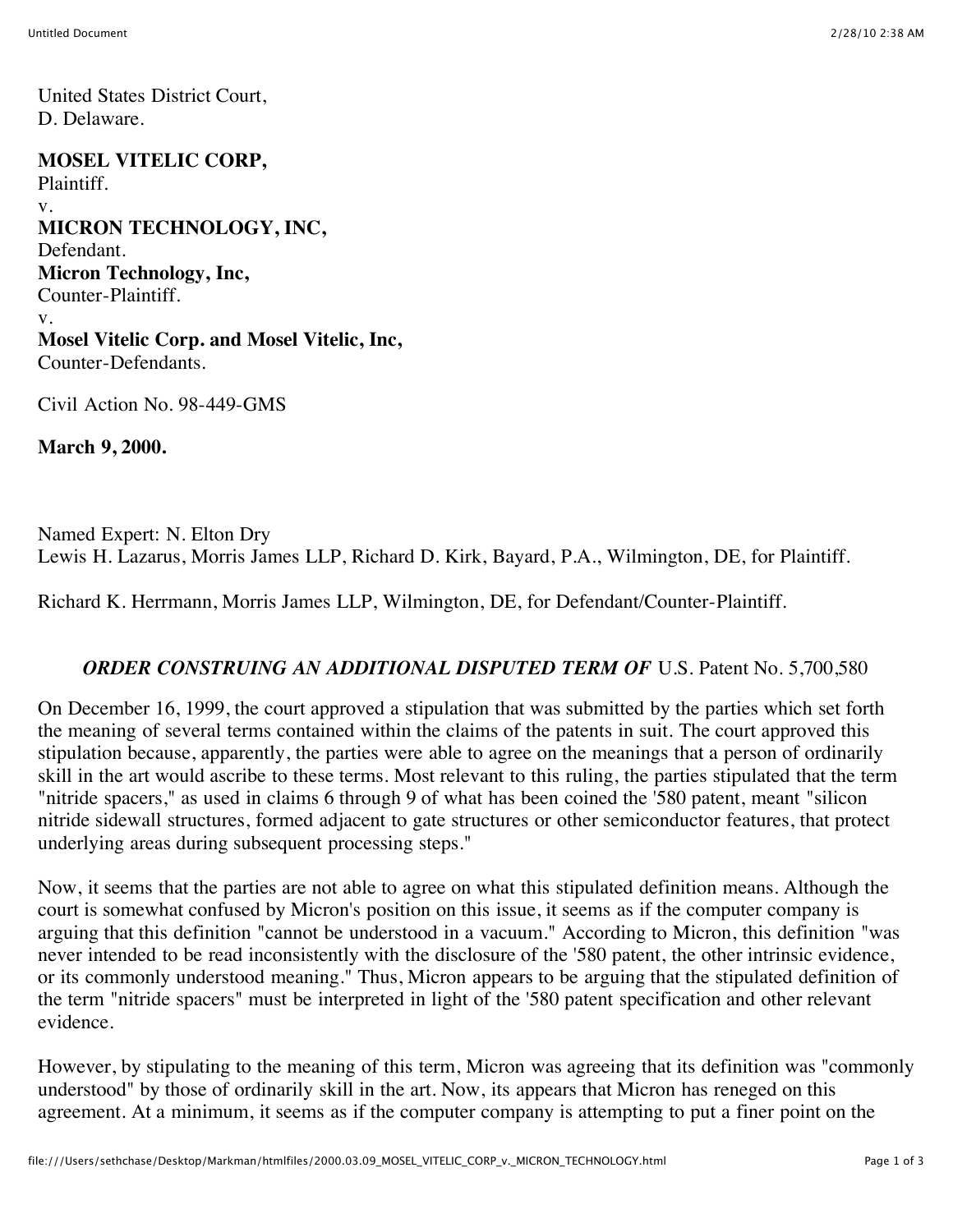meaning of this now-disputed term.

Initially, the court considered estopping Micron from arguing that any other definition of "nitride spacers" should be advanced at trial. However, claim construction is an issue of law for the court to decide. Thus, the court would be remiss if it allowed a possibly inaccurate construction to be given to the jury. For this reason, the court has elected to review the intrinsic evidence to determine the meaning of this term.

However, before the court undertakes this analysis, it feels compelled to note that this is not the first time that a dispute like this one has arisen between the parties. In a recent motion for summary judgment concerning what has been termed the '376 patent, the parties disputed the meaning of the term "data lines." Although they had submitted their claim construction briefs two months before this dispositive motion was filed and one month after the court held a day-long hearing to assist it in construing the meaning of the disputed terms, its seems that the parties either failed to discuss this particular term leading up to the submission of their claim charts or could no longer agree on what this term meant. As a result, the court was required to review the record before it in order to resolve one more dispute between the parties (in addition to the nearly one hundred claim terms which the parties had previously disputed).

This example epitomizes the ongoing problems which have plagued this litigation. For whatever reason, counsel seems either unwilling or unable to cooperate. As a result, the court has been called upon to intervene at virtually every turn. For example, the parties have filed at least ten motions to compel during preceding thirteen months. They have also had a minimum of three disputes over the amendment of the pleadings and the effect that these amendments would have on the schedule of this case. To date, the court has been required to hold at least ten conferences with the parties in order to resolve these disputes. As a consequence, the parties have already been put on notice that they will have to account for their litigious conduct after trial.

The court makes these comments because it is unfortunate to find counsel of such skill and expertise dedicating their efforts to *creating* disputes instead of finding ways to *resolve* the ones that exist. With this said, the court turns to an analysis of the intrinsic evidence to determine the meaning of the term "nitride spaces."

The specification of the '580 patent begins by stating that "[s]pacers" are "frequently used in semi-conductor manufacturing as protective structures against subsequent processing steps. In particular, spacers are used to protect underlying source/drain areas during doping or implementing steps." The specification continues by noting that "[t]he present invention provides a process for forming nitride spacers by forming features on a substrate, the features having horizontal and vertical surfaces, and growing an oxide layer super-adjacent [to] the features." Although the specification provides a detailed description of how these nitride spacers are created, which includes forming a re-oxidation layer over transistor gate structures that cover the source/drain regions, the specification concludes by stating that this example (along with the others disclosed in the '580 patent) are "merely illustrative of the presently preferred embodiments and that no limitations are intended to the details of construction or design herein shown, other than as described in the appended claims."

The claims in question, numbers six through nine, use the term "nitride spacers" only once (in the preamble) to describe the "process of forming nitride spacers." Nothing in claim six suggests that these nitride spacers must be located in any particular place on the substrate. The same holds true for the remaining dependent claims.